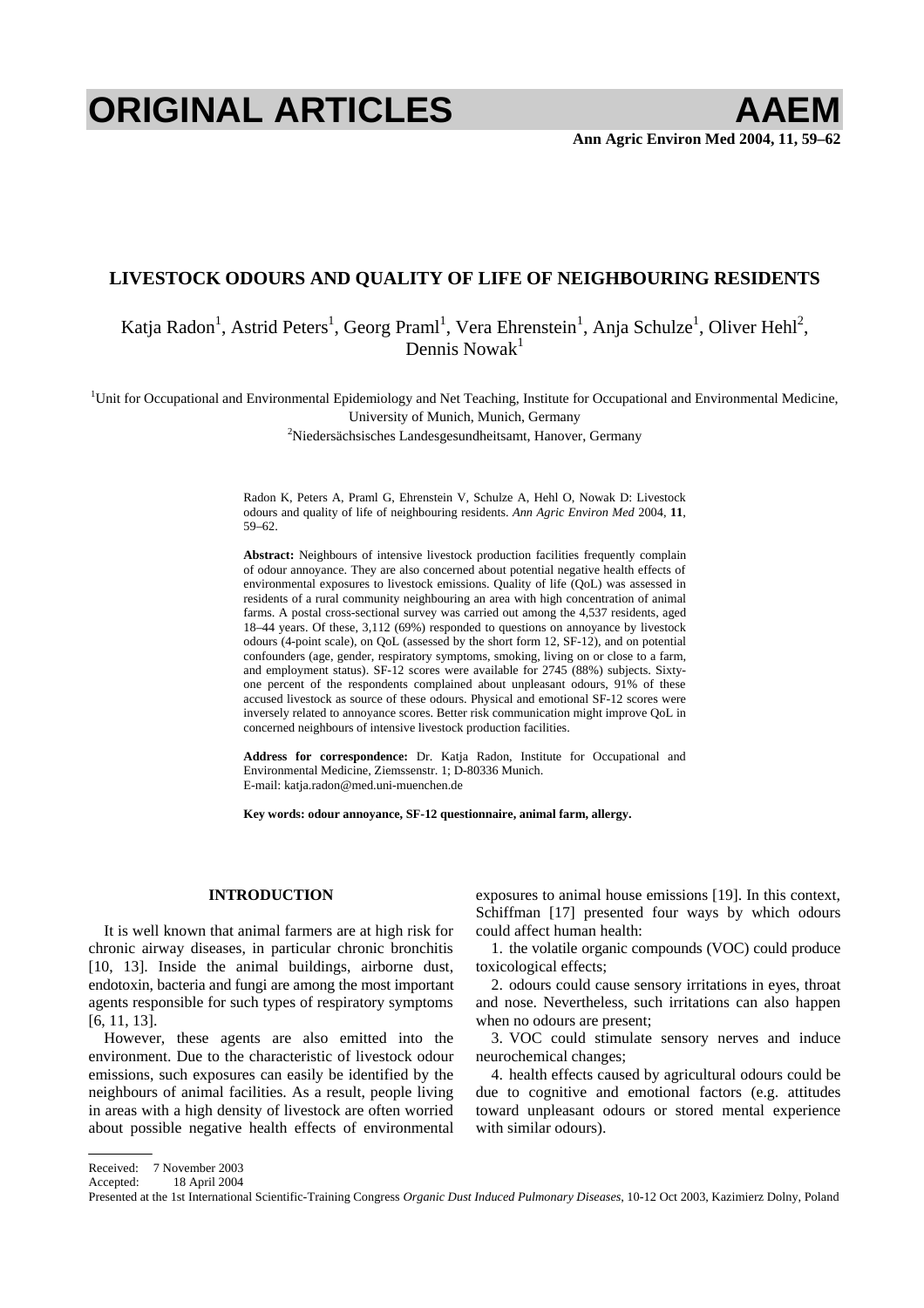Schiffman *et al.* [18] showed that odour annoyance can adversely effect the mood of residents bothered by livestock odours in their living environment. Subjects living close to industrial swine confinement buildings reported more anger, less vigour, more tension and depression, as well as more fatigue and confusion, compared to subjects not neighbouring such facilities [18]. In this context, neighbours of industrial swine operations reported a reduced quality of life (QoL) [24]. The data of both studies have been based on ecological comparisons of residents of different communities therefore, exposure to livestock production facilities has not been estimated on an individual base [18, 24]. Moreover, these investigations have been based on small numbers without taking into account potential confounding factors, and no standard instruments for the assessment of QoL have been used.

The aim of this study was to analyse the association between exposure to livestock odours and QoL on a large population living in close proximity to intensive livestock production facilities. Exposure was assessed using selfestimates of odour intensity.

## **METHODS**

**Study population.** The study region is a part of Northern Germany were intensive animal production, especially swine and poultry production, is carried out. All 4,537 inhabitants, age 18–44 years, living in a rural town received a mail-in questionnaire. Up to 2 postal reminders were sent. Subjects not responding within 6 weeks after the first mailing were contacted by phone. Overall, 3,112 (68.6%) subjects returned the completed questionnaires. Their mean age (SD) was 33.0 (7.8) years as compared to 32.3 (7.7) years in the eligible population. The proportion of women among the participants was slightly higher than in the source population (51.2% *vs.* 48.2%, respectively). The study was approved by the local ethics committee.

**Questionnaire.** In order to assess QoL, a 77-item questionnaire was used that included the Short Form 12 Health Survey (SF-12). This 12-item instrument is a short form of the most widely used SF-36 Health Survey [7]. By this means, QoL was measured and transferred into a comparable scale with reference values for the general population.

For socio-demographic characteristics and respiratory health, the selected items were taken from the ECRHS questionnaire [5, 21]. Exposure to livestock odours in the living environment was assessed on a 4 point scale ranging from "not at all" to "extremely".

All questions were taken from pre-existing validated questionnaire instruments. Additionally, the reliability of the questionnaire was tested on a group of 52 inhabitants from a small town in the studied region. All questions used for this analysis were shown to have "good" to "very good" reliability [3].

|  |  | Table 1. Descriptive data. |  |
|--|--|----------------------------|--|
|--|--|----------------------------|--|

| $N = 2745^1$                 | Mean  | Range     |
|------------------------------|-------|-----------|
| Age (years)                  | 32.7  | 18-44     |
| Physical SF-12 score         | 52.4  | $14 - 67$ |
| <b>Emotional SF-12 score</b> | 49.8  | $10 - 64$ |
| Time at home (hours/week)    | 101.0 | $1 - 168$ |
|                              | n     | $\%$      |
| Male gender                  | 1,346 | 49.0      |
| $12+$ years of schooling     | 643   | 23.8      |
| Current smokers              | 911   | 33.5      |
| Living on a farm             | 432   | 15.8      |
| Nasal allergies              | 366   | 13.5      |
| Odour annoyance              |       |           |
| • Not at all                 | 1,057 | 39.0      |
| • A little                   | 1,267 | 46.8      |
| • Very much                  | 270   | 10.0      |
| • Extremely                  | 115   | 4.2       |

<sup>1</sup>Due to missing data in some of the predictors the numbers do not necessarily add up to 2,745.

**Statistical analysis.** Crude means and 95% confidence intervals of the physical and emotional SF-12 scores were calculated for each level of odour annoyance. Additionally, multiple linear regression models were carried out using the most parsimonious model. The models utilized the following parameters as predictor variables: age, gender, smoking habits, level of education, current living on a farm, nasal allergies, time spent per week in the home environment, and level of odour annoyance. Statistical analyses were carried out using SPSS statistical package.

## **RESULTS**

Descriptive data are given in Table 1. SF-12 scores were available for 2,745 of the 3,112 participants (88.2%). Forty-nine percent of them were male, the mean age was 33 years. About 16% of the participants were currently living on a farm. Sixty-one percent of the respondents complained about unpleasant odours and 91% of these accused livestock as source of these odours. The mean physical (52.4) and emotional (49.8) SF-12 scores were within the range for the general population. Living on a farm was weakly associated with a lower level of odour annoyance (not at all annoyed: 43.5% *vs.* 38.2%, respectively).

As shown in Figure 1, the mean physical and emotional SF-12 scores decreased significantly with increasing selfreported level of odour annoyance in the home environment. These results were confirmed in the multiple linear regression model (Tab. 2). Level of odour annoyance was the strongest predictor of physical SF-12 scores. Additionally, physical SF-12 scores were significantly decreased for participants with higher age, nasal allergies, and longer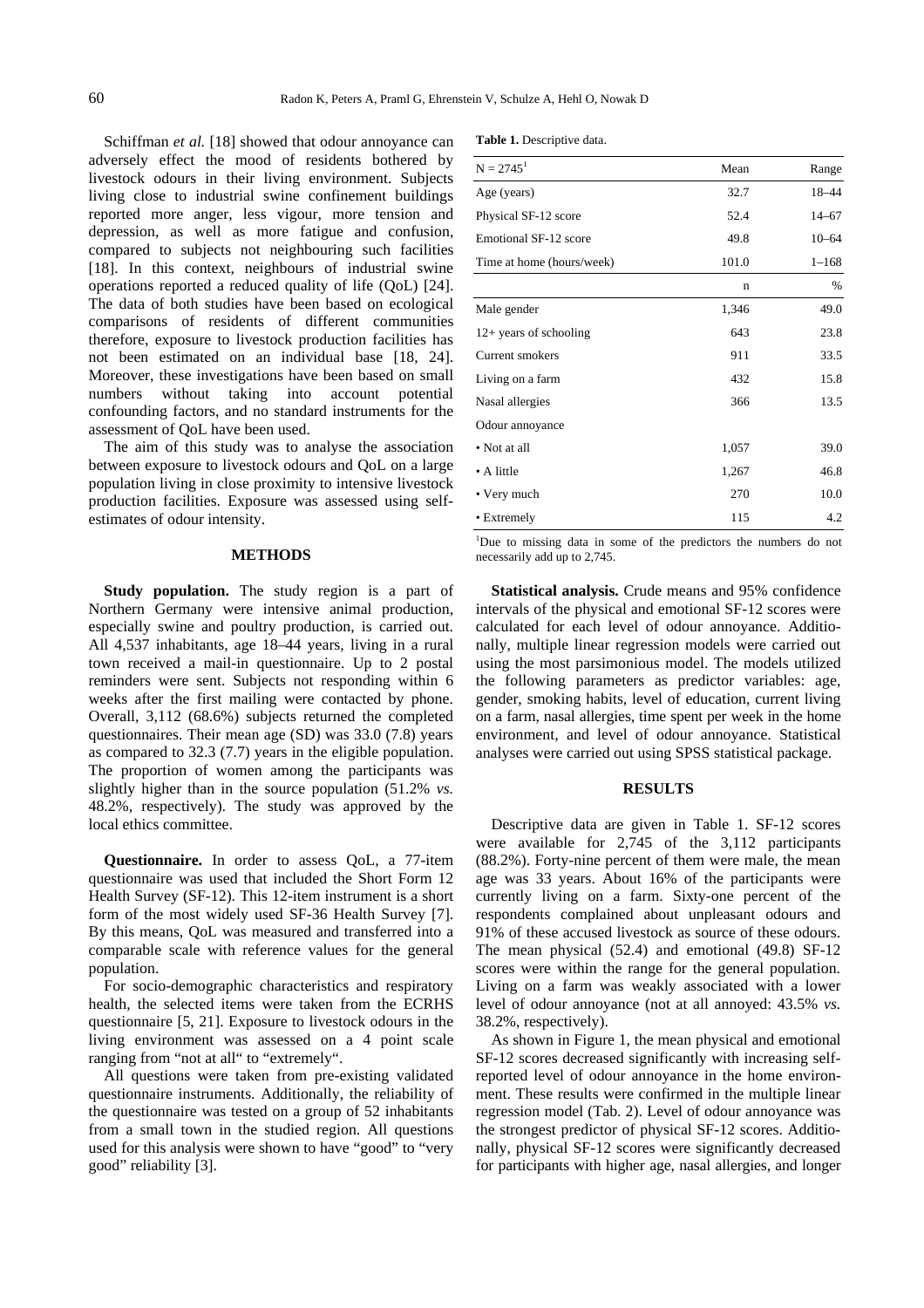

**Figure 1.** Mean (95% CI) SF-12 scores by level of odour annoyance  $(N = 2,709)$ .

stay in the home environment during the week. Physical SF-12 scores were significantly higher for subjects currently living on a farm and with a higher level of education.

With respect to emotional QoL scores, higher level of annoyance and female gender were the most important predictors of lower SF-12 scores. Additionally, current smoking, higher level of education, and self-reported nasal allergies were significantly associated with reduced emotional SF-12 scores. Those living on a farm reported significantly higher scores.

#### **DISCUSSION**

The results of our study indicated that self-assessed level of odour annoyance is a strong negative predictor of QoL assessed by SF-12.

The main advantages of our study are the reasonable response rate, the large number of subjects included, as well as the use of a validated, standardised means to assess QoL. Using this instrument, we could confirm most of the known factors associated with QoL, such as age, gender, respiratory symptoms, smoking [7]. However, only 6% of the variance were explained by the models.

Livestock odours might vary from day to day, and by time of the year. Besides the current level of exposure to livestock odours, the level of annoyance reported by the participants might depend on past levels of exposure to livestock odours, on the time spent in the home environment, as well as on the personal attitude of the respondents towards these odours [17]. The latter, e.g. can be seen by the fact that farmers and farm workers reported significantly more often to be not at all annoyed by livestock odours (52.4% *vs.* 38.3%, respectively). Therefore, the level of odour annoyance might actually reflect the level of concern more than the actual level of exposure.

With respect to QoL, the self-assessed level of odour annoyance was the most significant predictor. Similar results on unspecific symptoms and QoL have been shown in some earlier studies [17, 18, 24]. However, within these cross-sectional epidemiological studies no causal relationship can be proved.

| <b>Table 2.</b> Predictors of physical and emotional SF-12 scores. Results of |  |
|-------------------------------------------------------------------------------|--|
| the multiple linear regression models.                                        |  |

| $N = 2468$                | Physical SF-12<br>score<br>$\beta$ (95% $\beta$ ) | <b>Emotional SF-12</b><br>score<br>$\beta$ (95% $\beta$ ) |
|---------------------------|---------------------------------------------------|-----------------------------------------------------------|
| R <sup>2</sup>            | 0.06                                              | 0.06                                                      |
| Age (years)               | $-0.08$<br>$-0.11; -0.04$                         | 0.05<br>0.002; 0.09                                       |
| Female gender             | 0.43<br>$-0.06; 0.93$                             | $-3.05$<br>$-3.75; -2.35$                                 |
| Current smokers           | $-0.32$<br>$-0.86; 0.21$                          | $-1.59$<br>$-2.34; -0.83$                                 |
| Ex-smokers                | 0.06<br>$-0.59; 0.71$                             | $-1.07$<br>$-1.99; -0.15$                                 |
| $12+$ years of schooling  | 0.73<br>0.18; 1.28                                | $-1.51$<br>$-2.30; -0.73$                                 |
| Living on a farm          | 0.80<br>0.16:1.43                                 | 1.44<br>0.54:2.35                                         |
| Nasal allergies           | $-2.67$<br>$-3.34; -1.99$                         | $-1.44$<br>$-2.40; -0.48$                                 |
| Time at home (hours/week) | $-0.02$<br>$-0.02; -0.01$                         | $-0.002$<br>$-0.01; 0.01$                                 |
| Odour annoyance:          |                                                   |                                                           |
| A little                  | $-0.66$<br>$-1.16; -0.16$                         | $-1.12$<br>$-1.83; -0.40$                                 |
| Very much                 | $-1.35$<br>$-2.16; -0.53$                         | $-2.27$<br>$-3.43; -1.11$                                 |
| Extremely                 | $-3.47$<br>$-4.66; -2.28$                         | $-2.56$<br>$-4.25; -0.87$                                 |

While the level of odour annoyance was inversely related to QoL, the prevalence of chronic respiratory diseases was reduced in the studied population, e.g. the prevalence of nasal allergies was only 13.5% as compared to 22.9% in the European Community Respiratory Health Survey in Hamburg [8]. In particular, those with regular contact to farming environments during childhood were at reduced risk for nasal allergies [12]. These results are in accordance with current findings that exposure to animal confinement houses might protect from atopic diseases [1, 4, 9, 14, 16, 22]. Among the factors discussed are endotoxins and infectious agents common in the farming environment [2, 15, 23]. Thus, with respect to respiratory symptoms, the population in question might be healthier than other populations. Nevertheless, some of the respondents were concerned about negative health effects of exposure to the agents derived from livestock. As described by Smith, emotional well-being has a larger impact on QoL than physical health [20]. Therefore, a better risk communication might decrease the level of concern among the neighbouring residents of intensive livestock production facilities and therefore improve QoL.